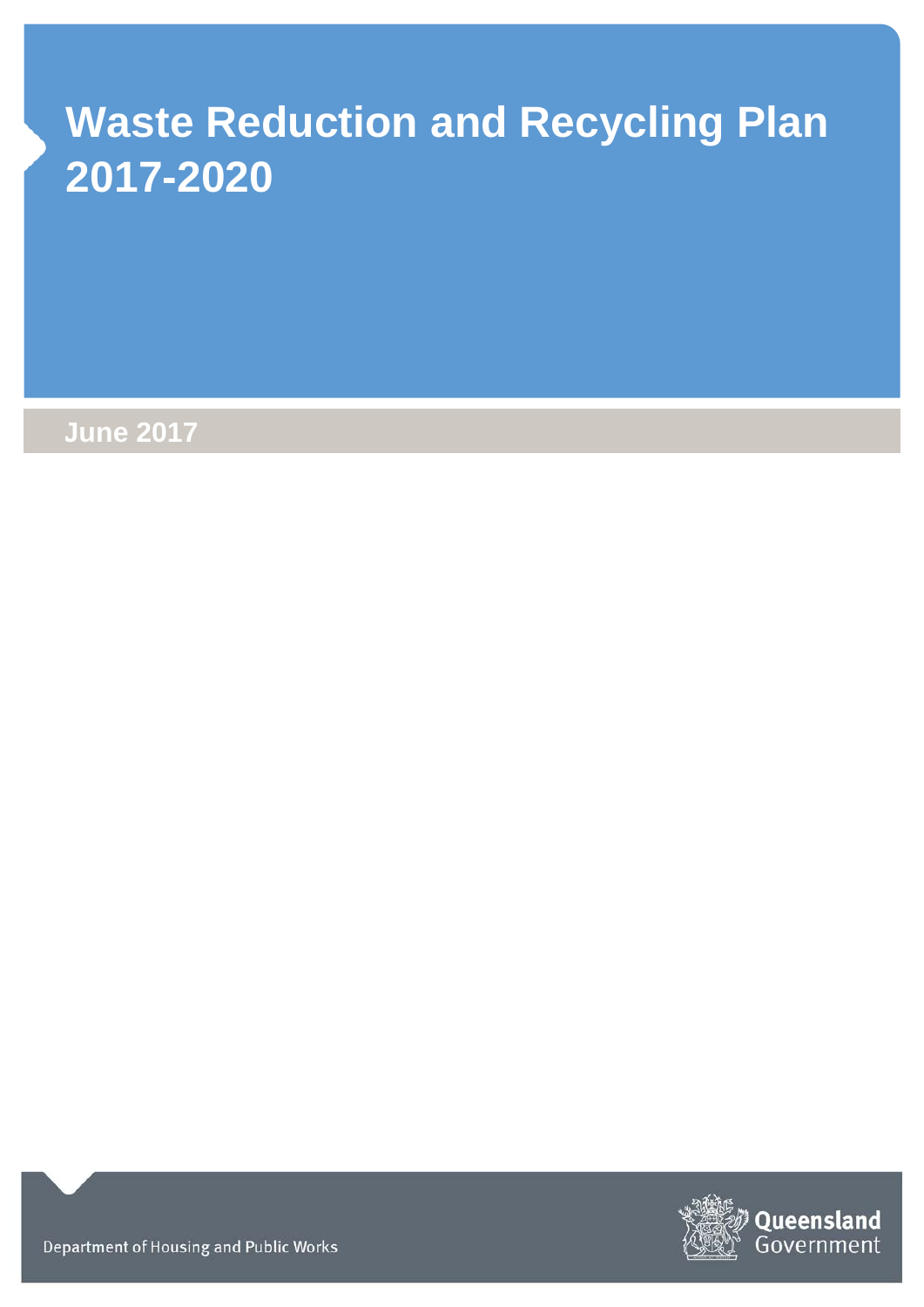#### **Licence**

Waste Reduction and Recycling Plan 2017-2020 © The State of Queensland (Department of Housing and Public Works) 2015. (First released as the Waste Reduction and Recycling Plan 2015-2018)



http://creativecommons.org/licenses/by-nc-nd/4.0/

You are free to copy and communicate the work in its current form, as long as you attribute in the following manner. You may not alter or adapt the document in any way. To attribute this material, cite Waste Reduction and Recycling Plan 2017-2020, State of Queensland (Department of Housing and Public Works)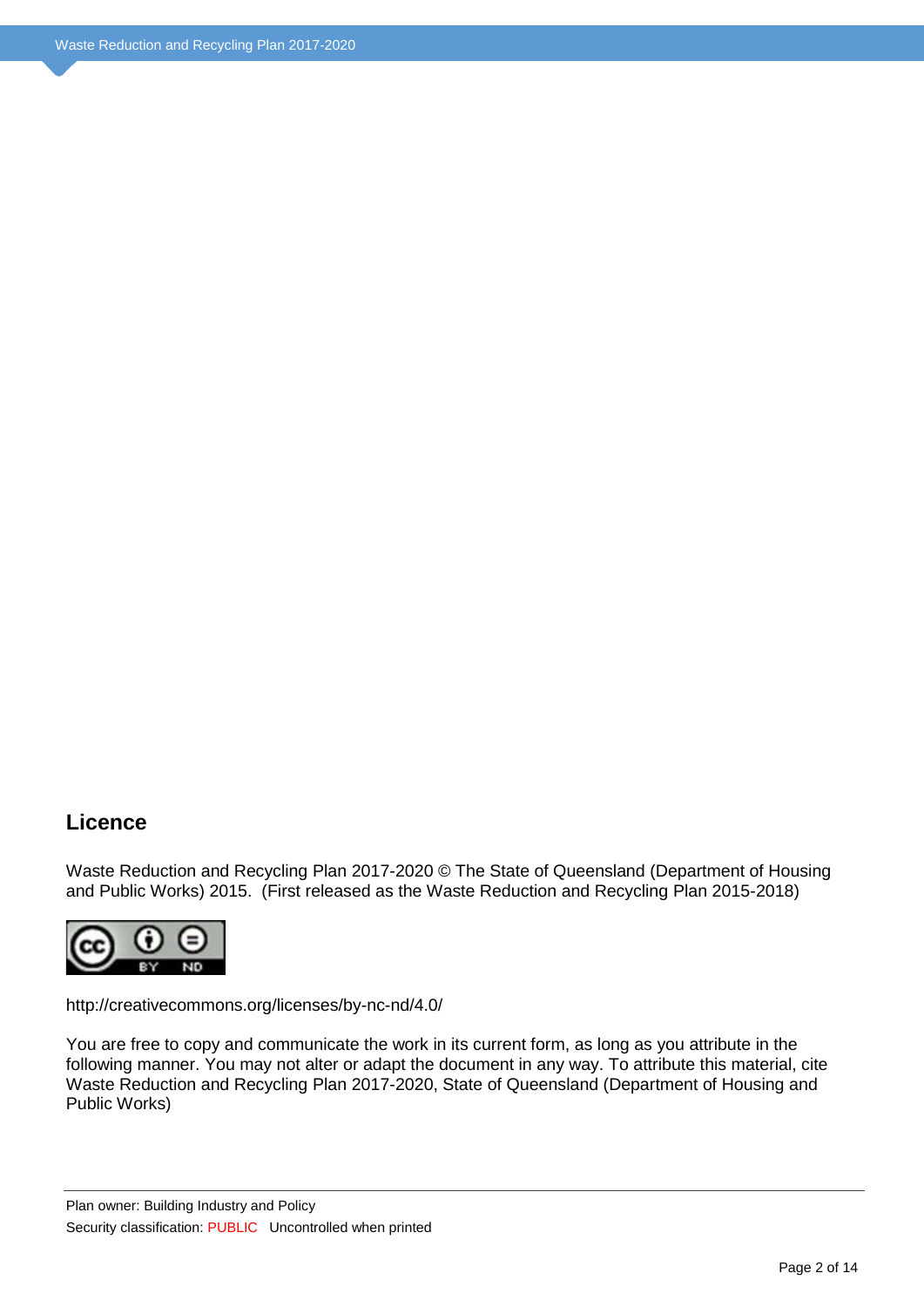# **Table of contents**

| $\overline{\phantom{a}}$<br><b>Attachment 1: Action Plan</b> |  |
|--------------------------------------------------------------|--|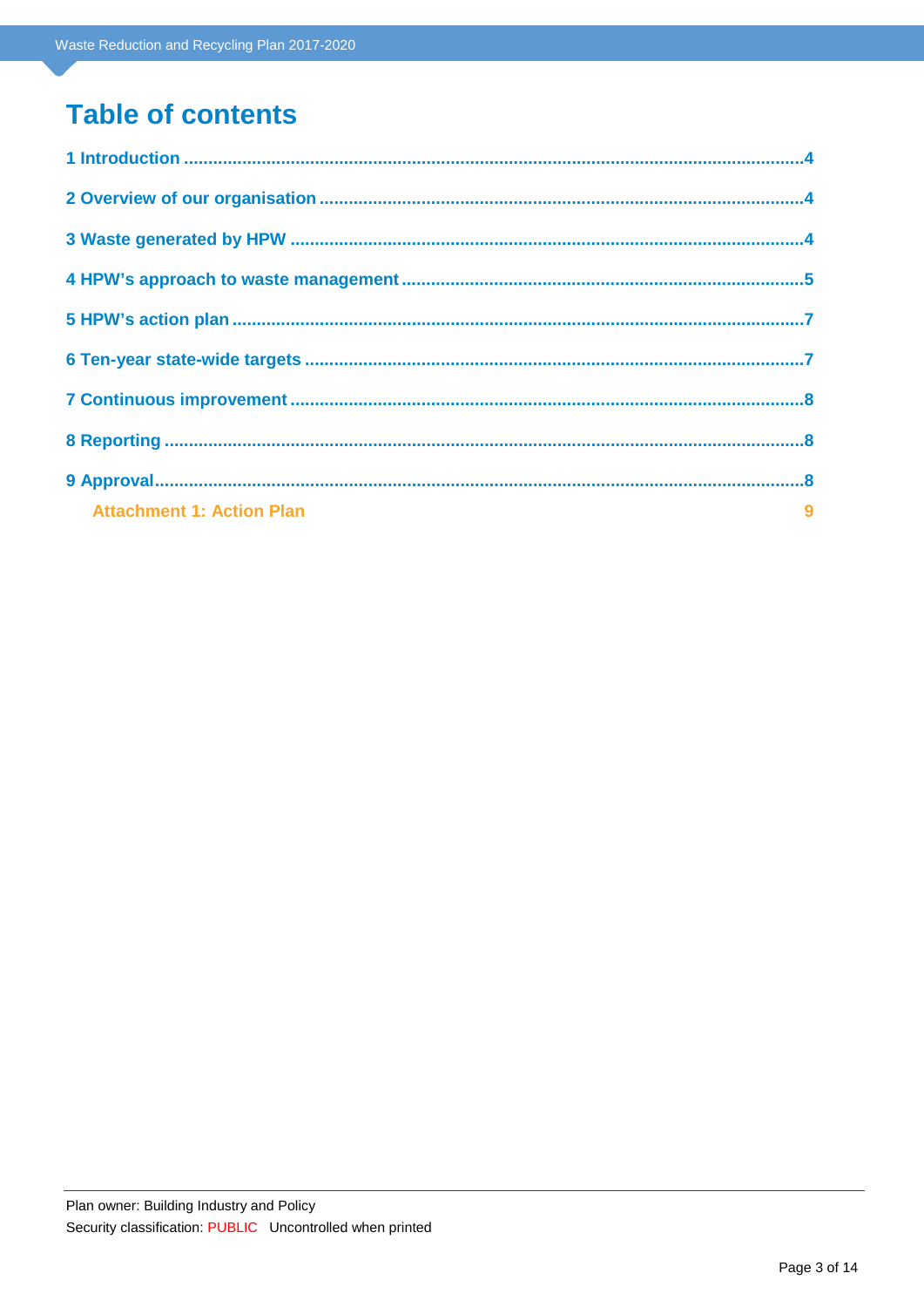# <span id="page-3-0"></span>**1 Introduction**

The Department of Housing and Public Works (HPW) is committed to the efficient and effective use of resources and the minimisation of its waste when delivering services. To achieve this, HPW will focus on the avoidance of waste in the first instance with the reuse and recycling of materials and the increased use of recycled materials where cost effective and appropriate.

As part of the HPW's obligation under the State's *Waste Reduction and Recycling Act 2011* (the Waste Act), HPW has prepared, adopted, and is implementing this Waste Reduction and Recycling Plan 2017- 2020 (the plan) to help it manage the waste it generates and is directly responsible for. This plan has been produced in accordance with the requirements of the Waste Act and replaces HPW's *Waste Reduction and Recycling Plan 2015-2018 (31 August 2015)*. This plan is aimed to support departmental reporting obligations and is reported on annually.

# <span id="page-3-1"></span>**2 Overview of our organisation**

The HPW is responsible for delivering benefits to Queensland through a diverse range of services to people, communities, industry and government in the areas of housing, building, fleet and asset management and procurement services. As an organisation, we are also committed to achieving better outcomes for Aboriginal and Torres Strait Islander peoples and their communities.

- We provide and/or regulate housing assistance and homelessness services for those who are in need
- We deliver, manage, construct and maintain government assets, office accommodation, fleet and employee housing
- We develop and administer policy, legislation and standards for building and residential industries
- We enable more efficient procurement across government.

HPW not only delivers services for the people of Queensland, but also provides services to other Queensland Government departments and agencies. These services include policy, advice and delivery of services in the areas of construction, asset and facilities management, procurement and fleet management.

# <span id="page-3-2"></span>**3 Waste generated by HPW**

HPW does not directly generate a substantial amount of waste. Although HPW provides a diverse range of services, the majority of HPW's direct waste is typically office-based, such as general waste, co-mingle recycling and paper.

In compliance with the *Waste Reduction and Recycling Act 2011* (Waste Act), HPW is obligated to reducing the amount of waste that goes into landfill. This applies to the management of waste it directly generates. However, where possible HPW also encourages waste minimisation activities in areas it may not control but may be able to influence.

Much of HPW's service delivery activity relates to government buildings. However, almost all construction, renovation, maintenance and demolition of Queensland Government owned buildings is undertaken by third parties (e.g. external contractors) on behalf of other building owner departments and agencies. Likewise, all maintenance of the Government's vehicle fleet is contracted out to external service providers. Although HPW is not directly responsible for the associated waste generation, in these instances, HPW may be able to influence waste minimisation activities. For example, through HPW's role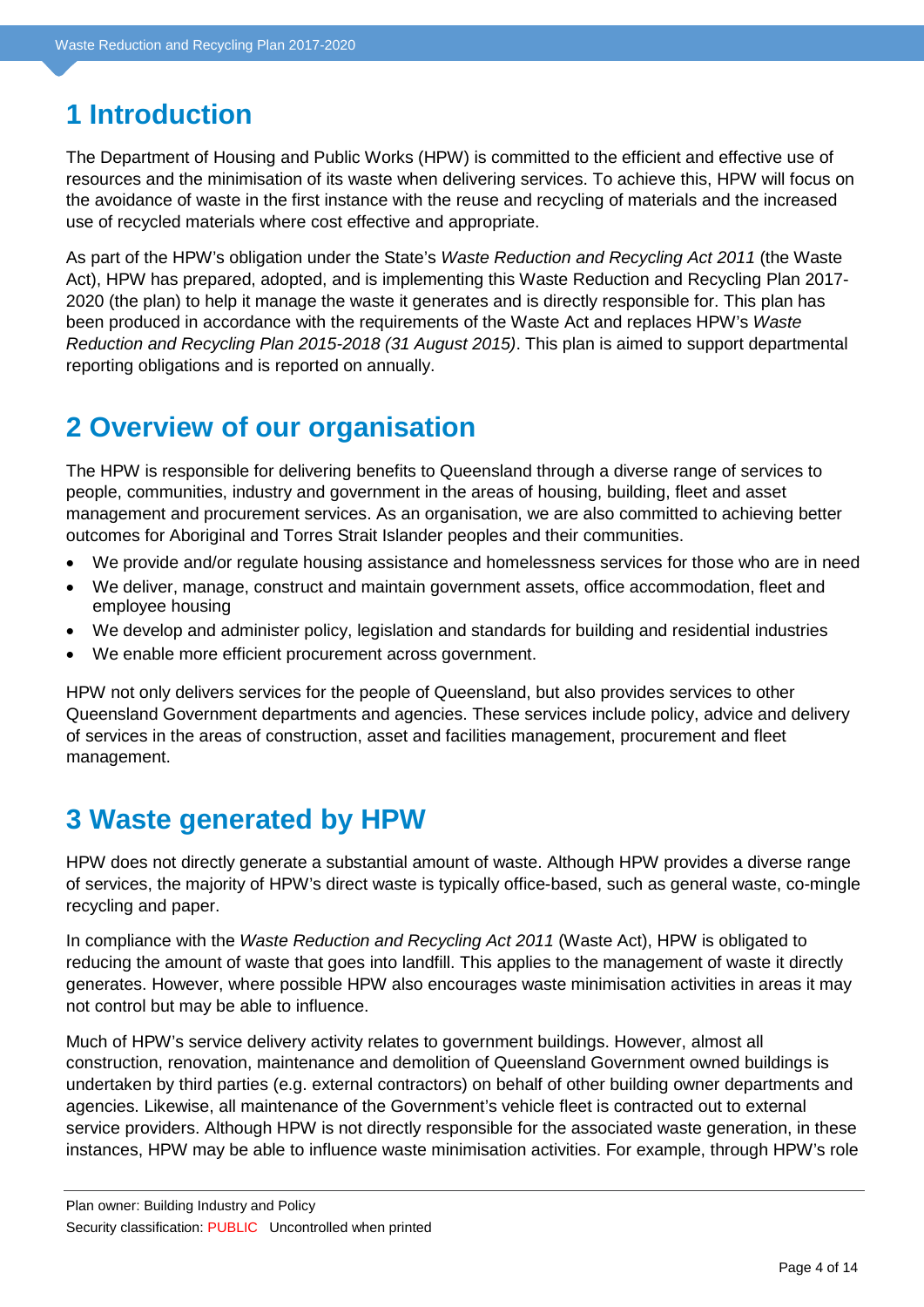as a service procurer and/or contract manager, clients and contractors will be encouraged to minimise or divert as much waste as possible from landfill through the effective use, reuse and recycling of materials.

### <span id="page-4-0"></span>**4 HPW's approach to waste management**

In the development of HPW's Waste Reduction and Recycling Plan 2017-2020, HPW has been guided by the waste and resource management hierarchy and resource management principles outlined under the Waste Act.

#### **4.1 Waste and resource management hierarchy and resource management principles**

HPW's plan adopts the more applicable principles of the commonly used waste and resource management hierarchy (Figure 1 below). HPW's first priority is to reduce the amount of potential future waste through appropriate procurement policies and management, followed by, in decreasing order of preference: reuse, recycling and disposal methods.



Figure 1: The waste and resource management hierarchy

To guide HPW in its decisions in the management of its waste, the following resource management principles will apply.

| <b>Principle</b>       | <b>Definition</b>                                                                                                                                                                                                                                                                                                                             | <b>Example of activities</b>                                                                                                                             |
|------------------------|-----------------------------------------------------------------------------------------------------------------------------------------------------------------------------------------------------------------------------------------------------------------------------------------------------------------------------------------------|----------------------------------------------------------------------------------------------------------------------------------------------------------|
| Polluter<br>Pays       | All costs associated with the management of waste should<br>be borne by the persons who generated the waste. The<br>costs associated with the management of waste may<br>include the costs of minimising the amount of waste<br>generated, containing, treating and disposing of waste; and<br>rectifying environmental harm caused by waste. | The Department of Housing and<br>Public Works (HPW) on-charges<br>the waste cost to each tenant<br>department occupying HPW<br>leased or owned premises. |
| Proximity              | Waste and recovered resources should be managed as<br>close to the source of generation as possible.                                                                                                                                                                                                                                          | Reviewing waste management<br>arrangements to ensure that we<br>use local service providers where<br>possible.                                           |
| Product<br>Stewardship | There is a shared responsibility between all persons who<br>are involved in the life cycle of a product for managing the<br>environmental, social and economic impact of the product                                                                                                                                                          | Reviewing procurement<br>procedures.                                                                                                                     |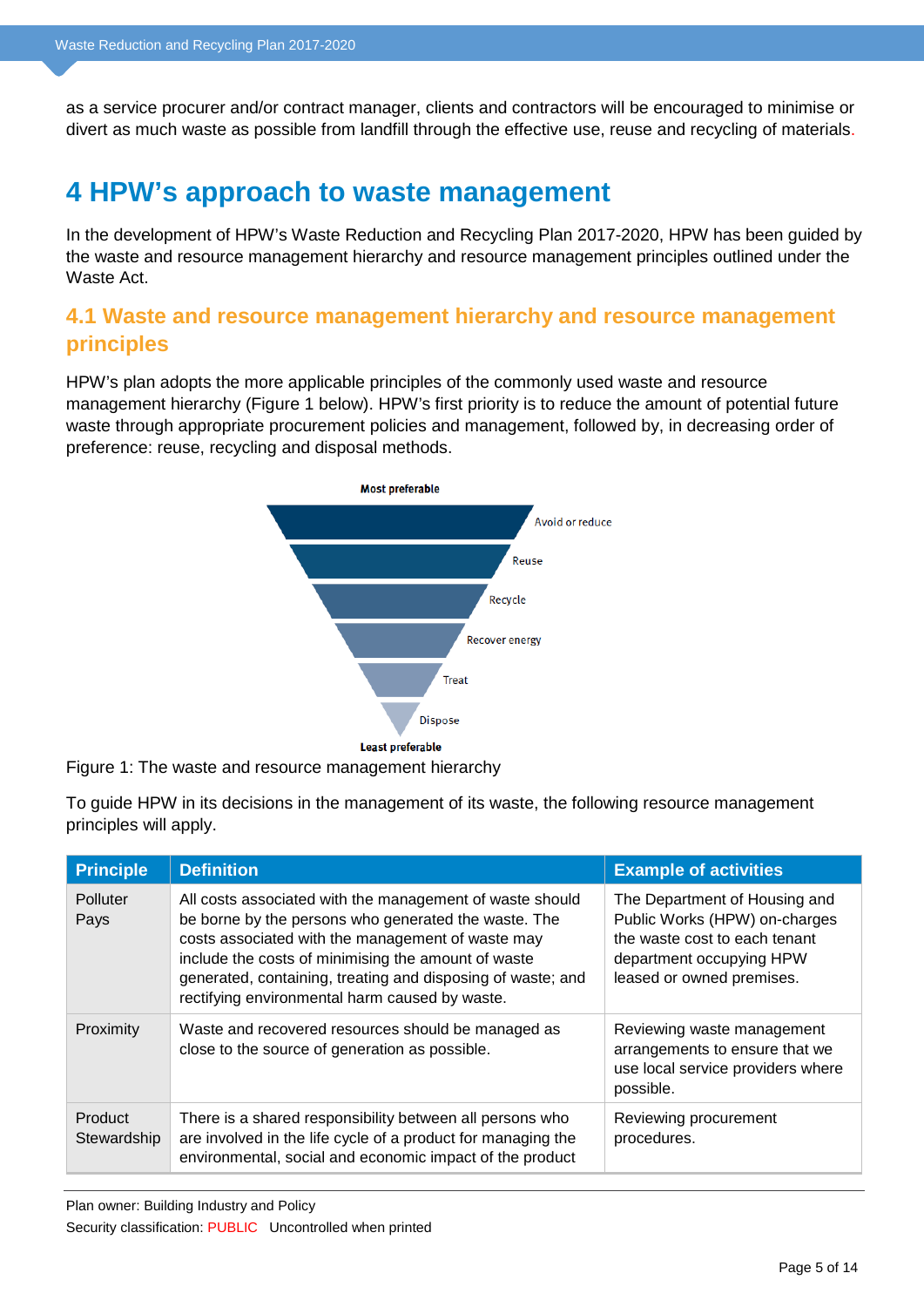#### **4.2 Links to HPW's Environmental Sustainability Policy**

In November 2016, HPW approved its whole-of-department *Environmental Sustainability Policy* which identifies a number of underpinning sustainability objectives and examples of activities that will guide the behaviour and decision-making of HPW's staff when delivering services.

HPW's Policy statement is as follows:

*HPW cares about the environmental, social and economic impact of its decisions and services. It is committed to sustainable services that provide an appropriate balance between environmental, social and economic outcomes; and align with and support government priorities.*

*HPW will ensure that natural, cultural and heritage resources are respected and conserved for future generations.*

*The identification and management of environmental sustainability issues and associated risk are*

*important considerations for HPW. Therefore, as part of its business activities when delivering services HPW will aim to:*

- *minimise its environmental footprint*
- *integrate environmental sustainability into its decision-making and business activities*
- *encourage and promote environmental sustainability*
- *adopt the principles of ecologically sustainable development.*

Under the *Environmental Sustainability Policy* employees of HPW have a responsibility to ensure that, in carrying out their duties, they take all practicable and reasonable steps to minimise adverse environmental impacts. One example of an activity that would demonstrate performance in accordance with the policy is "minimising waste through reduction, reuse and recycling strategies."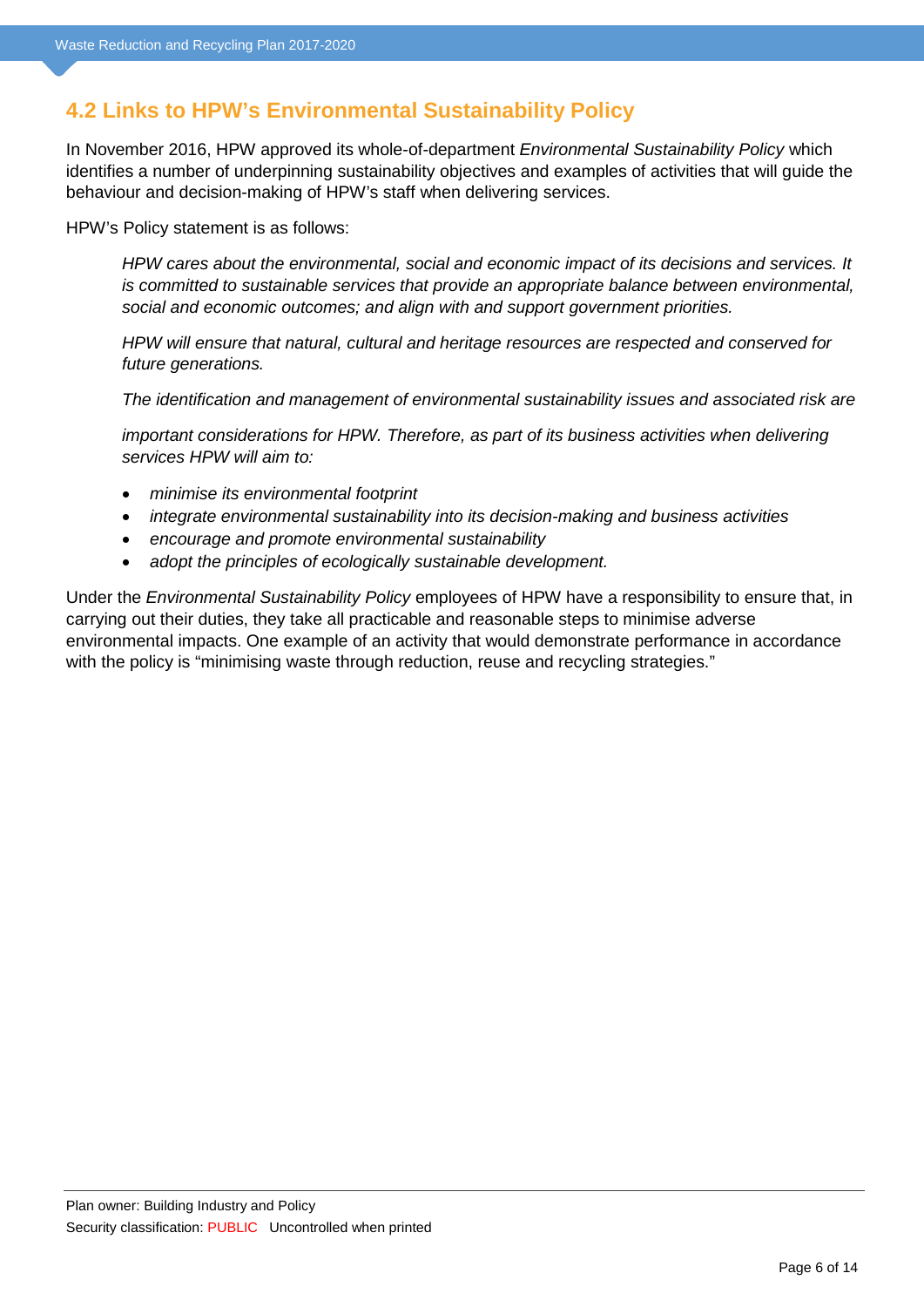# <span id="page-6-0"></span>**5 HPW's action plan**

HPW has identified a range of strategies, initiatives and targets aimed at improving the waste management practices across HPW's diverse services. The basis of this action plan relates to:

- waste avoidance
- separation of waste streams to facilitate resource recovery
- sustainable procurement practices
- sustainable asset management practices.

Full details of the strategies and initiatives to be progressed by HPW are in **Attachment 1.**

#### **5.1 HPW's targets**

HPW is committed to focusing on the increased recycling and reduction of office waste (such as general waste, co-mingle recycling and paper). HPW aims to reach the following targets for waste reduction and recycling by 30 June 2017:

- diverting 40% of its general office waste from landfill in Brisbane CBD tenancies that HPW occupy (from 2015-2016 baseline)
- reducing the HPW's paper consumption by 5% (from 2015-2016 baseline)

<span id="page-6-1"></span>These targets will be reviewed periodically against HPW's actual performance.

### **6 Ten-year state-wide targets**

The *Queensland Waste Avoidance and Resource Productivity Strategy (2014-2024)* is an industry-led strategy that outlines the opportunities and challenges ahead for Queensland to improve its waste avoidance and recovery performance. This strategy provides a high-level vision and direction for Queensland over the remaining seven years and sets a range of state-wide targets for reducing waste generation and improving recycling rates.

These targets to be achieved by 2024 include:

- 5% reduction in general waste generated (from 2012-13 levels)
- 55% of commercial and industrial waste generated in Queensland will be recycled.

HPW, through its strategies and initiatives will contribute to the above state-wide strategy targets.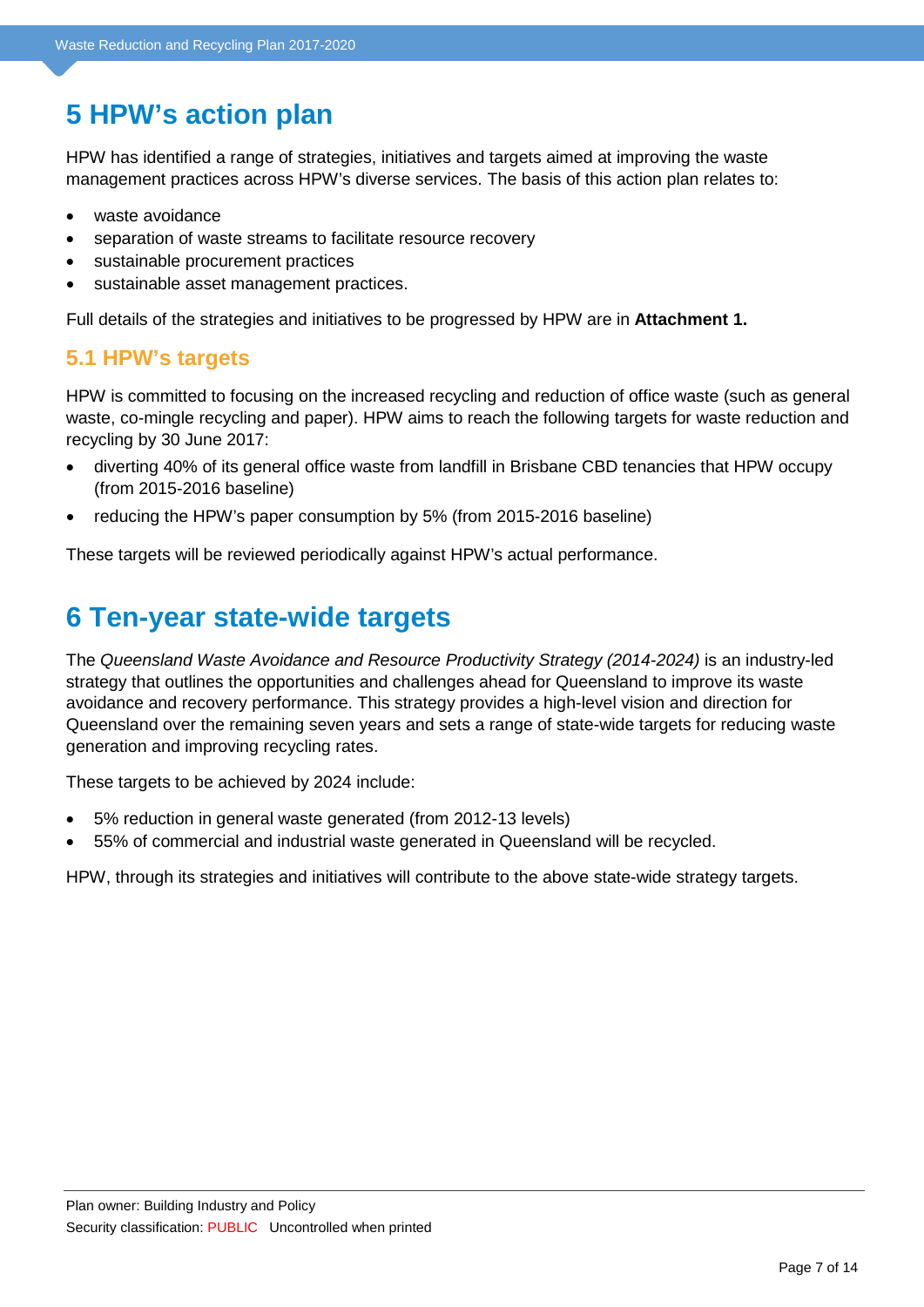# <span id="page-7-0"></span>**7 Continuous improvement**

HPW is committed to continuously improving its management of waste. An example is establishing the HPW's internal working group for waste reduction and recycling as part of HPW's Sustainability and Climate Change Coordination Committee. This working group will be responsible for:

- managing and monitoring HPW's performance under the plan
- reviewing HPW's waste reduction and recycling plan, including the ability to update strategies/initiatives and make minor administrative changes
- <span id="page-7-1"></span>• coordinating annual reporting to the Department of Environment and Heritage Protection (EHP).

# **8 Reporting**

Under the Waste Act, departments are required to report within two months after the end of each financial year to EHP on the status of their plans.

HPW will produce an annual report in accordance with the requirements of the Waste Act, including progress made against its strategies and initiatives.

# <span id="page-7-2"></span>**9 Approval**

**Liza Carroll Date:** 20/06/2017 **Director-General**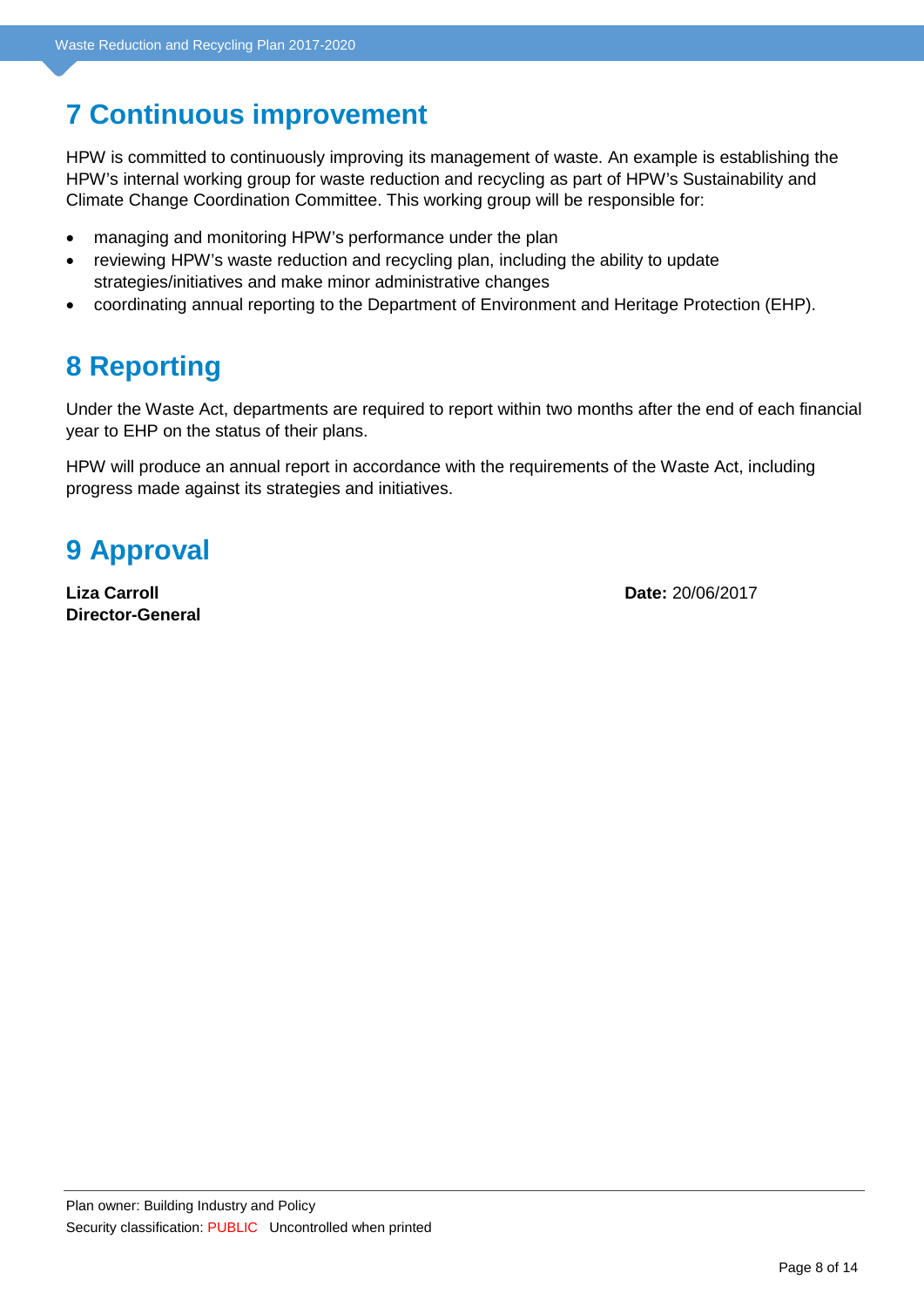#### **Attachment 1: Action Plan**

<span id="page-8-0"></span>

|            | <b>1.0 Waste reduction</b> |                                                                                                                                                                                                                                                                                                                                                                                                                                                                                                                                                                                                                                                                                                                                                                                                                                                                                                                                                                                                                                                                                                                                                                                                                                                                                                                                                                                                                                                                                                                                                                                                                                                                                                                                                    |                                           |                                                                                                                                                                  |                       |  |  |
|------------|----------------------------|----------------------------------------------------------------------------------------------------------------------------------------------------------------------------------------------------------------------------------------------------------------------------------------------------------------------------------------------------------------------------------------------------------------------------------------------------------------------------------------------------------------------------------------------------------------------------------------------------------------------------------------------------------------------------------------------------------------------------------------------------------------------------------------------------------------------------------------------------------------------------------------------------------------------------------------------------------------------------------------------------------------------------------------------------------------------------------------------------------------------------------------------------------------------------------------------------------------------------------------------------------------------------------------------------------------------------------------------------------------------------------------------------------------------------------------------------------------------------------------------------------------------------------------------------------------------------------------------------------------------------------------------------------------------------------------------------------------------------------------------------|-------------------------------------------|------------------------------------------------------------------------------------------------------------------------------------------------------------------|-----------------------|--|--|
| <b>Ref</b> | <b>Waste type</b>          | <b>Strategy or Initiative</b>                                                                                                                                                                                                                                                                                                                                                                                                                                                                                                                                                                                                                                                                                                                                                                                                                                                                                                                                                                                                                                                                                                                                                                                                                                                                                                                                                                                                                                                                                                                                                                                                                                                                                                                      | <b>Lead area</b>                          | <b>Target or measure</b>                                                                                                                                         | <b>Target</b><br>date |  |  |
| 1.1        | Office waste               | a) Identify opportunities for replacing paper-based procedures with on-line processes<br>(reducing printer usage and paper consumption), encourage and support digital<br>business and facilitate implementation through initiatives including:<br>transition to e-lodgements through the Human Resources forms moving on-line<br>via Aurion<br>implement electronic document management and record keeping across HPW.<br>$\bullet$<br>roll out an education campaign across HPW to staff in respect to high paper<br>$\bullet$<br>usage tasks such as record keeping (i.e. what needs to be printed and placed on<br>a hard copy file versus what can be saved on line with no hard copy necessary).<br>encourage all business units to utilise on-line and in-application editing of<br>ministerial and executive correspondence in Mincor rather than printing drafts.<br>increase use of dual monitors for workstations to reduce need to work from hard<br>$\bullet$<br>copies when editing documents.<br>increase use of mobile devices (laptops and tablets) to reduce the need for<br>printed material at meetings<br>implement print and imaging as a service to enable better monitoring of printing<br>and paper usage, and use swipe card technology which will reduce paper usage<br>implement the HPW's component of the whole-of-government One Stop Shop<br>$\bullet$<br>improvements, including increasing use of digital service transactions rather than<br>hard copy<br>facilitate a digital business community of practice to identify, support and<br>implement digital business strategies<br>increase use of video conferencing to reduce travel requirements<br>$\bullet$<br>implement WiFi in HPW offices.<br>$\bullet$ | Corporate<br>Services                     | Reduction in paper<br>consumption of 5% (from<br>2015-16 baseline)<br>Further reduction targets<br>will be set as part of annual<br>reviews of this action plan. | 30.06.2017            |  |  |
|            |                            | b) Develop 2015-2016 baseline for HPW's paper consumption.                                                                                                                                                                                                                                                                                                                                                                                                                                                                                                                                                                                                                                                                                                                                                                                                                                                                                                                                                                                                                                                                                                                                                                                                                                                                                                                                                                                                                                                                                                                                                                                                                                                                                         | <b>Building</b><br>Industry and<br>Policy | Baseline developed                                                                                                                                               | 30.04.2017            |  |  |

Plan owner: Building Industry and Policy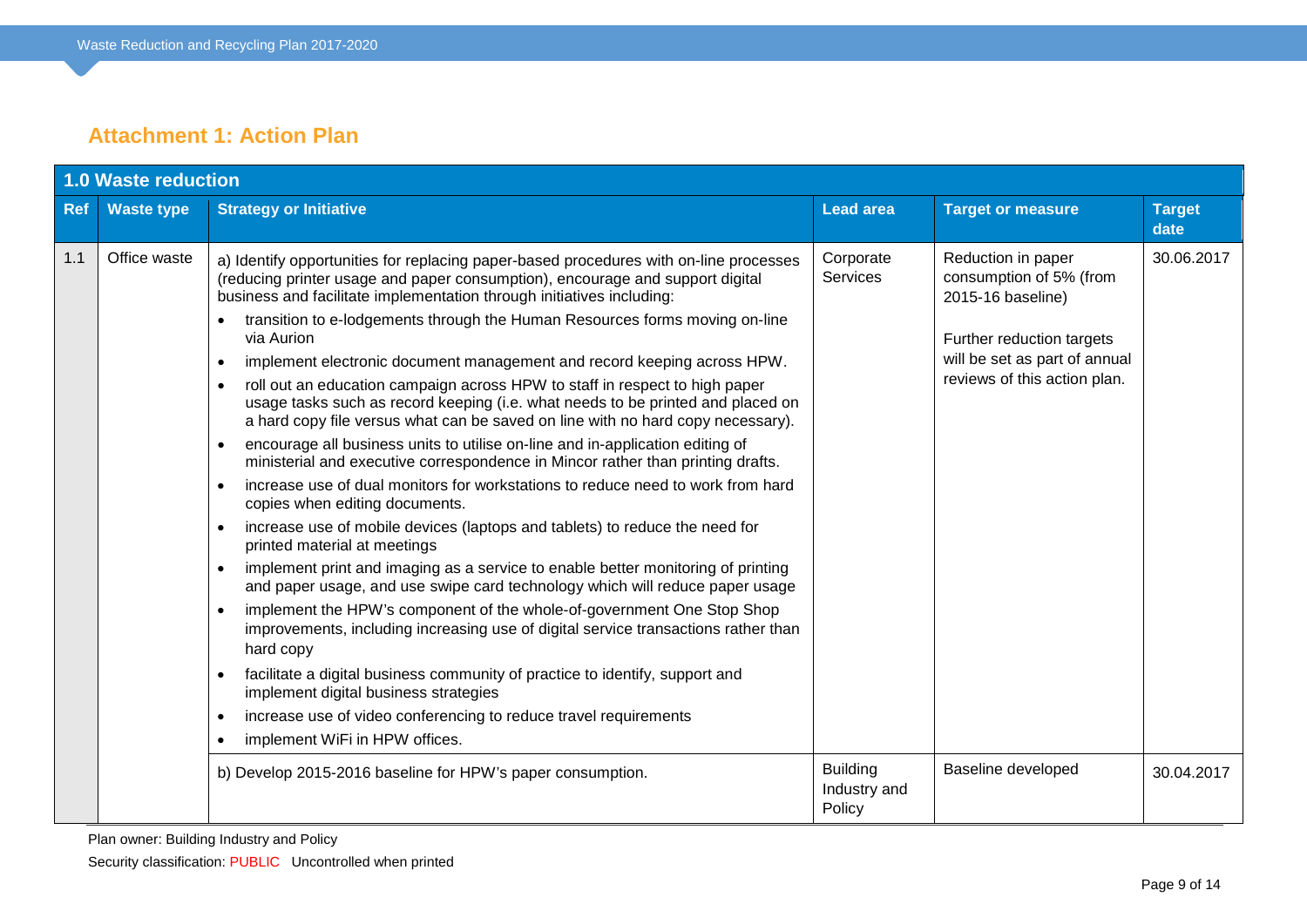| <b>Ref</b> | <b>Waste type</b>                                                         | <b>Strategy or Initiative</b>                                                                                                                                                                                                                                                                                                                                                                                                                                    | <b>Lead area</b>                               | <b>Target or measure</b>                                                                       | <b>Target</b><br><b>Date</b> |
|------------|---------------------------------------------------------------------------|------------------------------------------------------------------------------------------------------------------------------------------------------------------------------------------------------------------------------------------------------------------------------------------------------------------------------------------------------------------------------------------------------------------------------------------------------------------|------------------------------------------------|------------------------------------------------------------------------------------------------|------------------------------|
| 1.2        | <b>Building</b><br>fittings<br>(e.g.<br>fluorescent<br>or<br>incandescent | a) Investigate use of longer lived alternatives where available (e.g. replace<br>fluorescent or incandescent lamps with LED fittings).<br>Undertake whole-of-building upgrade projects to replace fluorescent lamps with<br>$\bullet$<br>light emitting diode (LED) lamps in departmental owned office buildings; and<br>where practical, replace existing fluorescent and incandescent light fittings in<br>departmental owned office buildings with LED lamps. | Accommodati<br>on Office                       | Number of whole-of-<br>building upgrade projects<br>completed                                  | 30.06.2017                   |
|            | lamps)                                                                    | For social housing projects, ensure that new light fittings installed contain<br>$\bullet$<br>replaceable LED light fittings. When undertaking bulb replacements (e.g. to<br>communal lighting) install LED lamps where compatible.                                                                                                                                                                                                                              | Housing and<br>Homelessness<br>Services        | Embed as standard<br>practice (through<br>standards, specifications<br>and service agreements) | 30.06.2017                   |
|            |                                                                           | b) Develop energy efficiency and waste reduction considerations as part of whole-of-<br>life asset management strategies                                                                                                                                                                                                                                                                                                                                         | <b>Public Works</b><br>and Asset<br>Management | Strategy developed                                                                             | 30.06.2018                   |
| 1.3        | Various                                                                   | a) Publish an updated Queensland Procurement Policy that helps advance the<br>government's environmental objectives, and help the Department of Environment<br>and Heritage to develop targeted policy and practice.                                                                                                                                                                                                                                             | Queensland<br>Government<br>Procurement        | <b>Updated Queensland</b><br><b>Procurement Policy</b><br>published                            | 31.12.2017                   |
| 1.4        | Building and<br>construction                                              | a) Develop waste reduction strategies for inclusion where appropriate in policies,<br>guidelines or other advisory material relating to government building projects.                                                                                                                                                                                                                                                                                            | <b>Building</b><br>Industry and<br>Policy      | Number of strategies or<br>other advice provided                                               | 30.06.2018                   |
|            |                                                                           | b) Develop waste reduction strategies for inclusion where appropriate in the HPW's<br>operational policies, quidelines and/or other advisory material relating to government<br>building projects.                                                                                                                                                                                                                                                               | <b>Public Works</b><br>and Asset<br>Management | Number of strategies or<br>other advice provided                                               | 30.06.2018                   |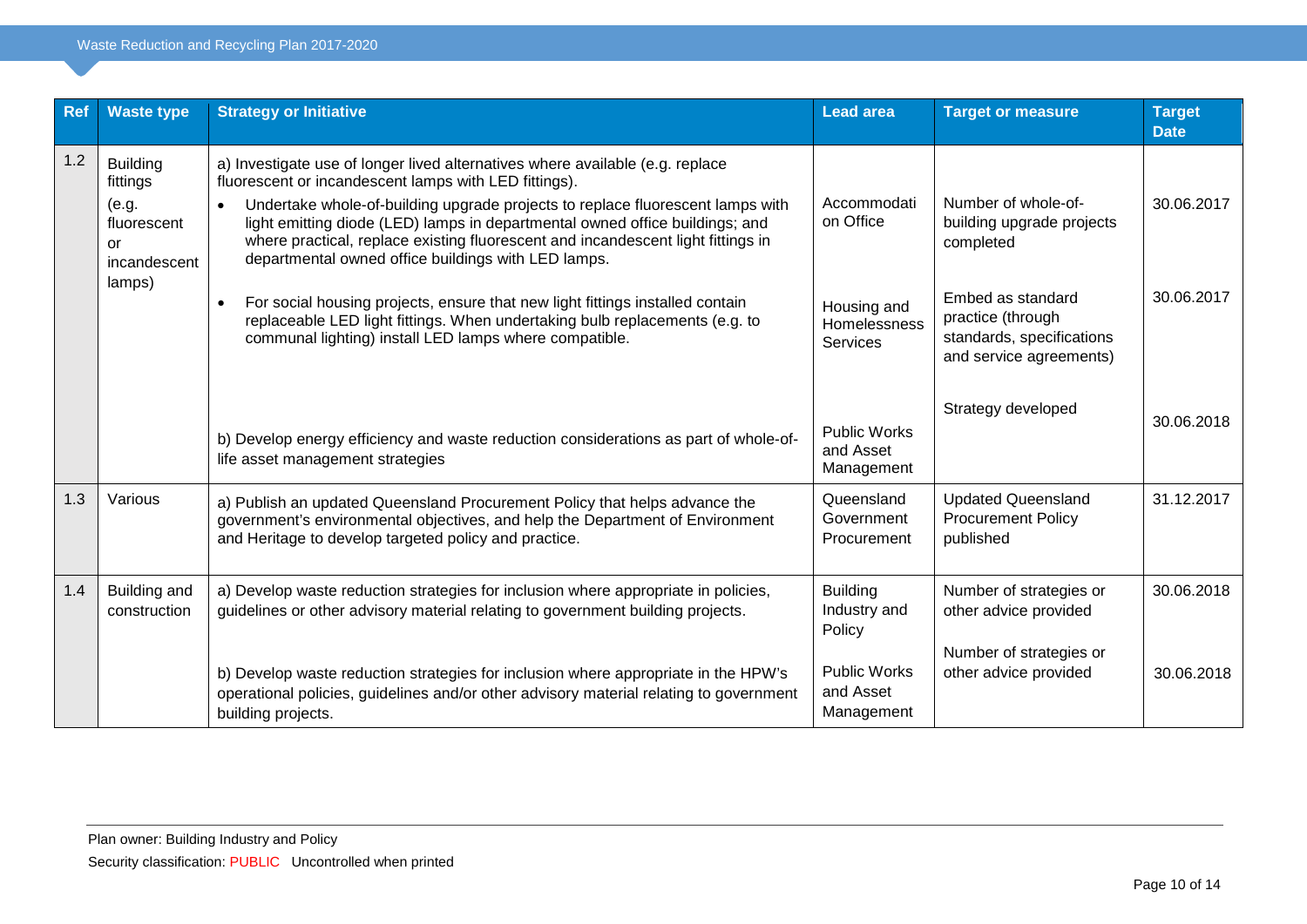| 2.0 Waste recovery and re-use or recycling |                                  |                                                                                                                                                                                                      |                                        |                                                                                                                            |                               |  |
|--------------------------------------------|----------------------------------|------------------------------------------------------------------------------------------------------------------------------------------------------------------------------------------------------|----------------------------------------|----------------------------------------------------------------------------------------------------------------------------|-------------------------------|--|
| <b>Ref</b>                                 | <b>Waste type</b>                | <b>Strategy or Initiative</b>                                                                                                                                                                        | <b>Lead area</b>                       | <b>Target or measure</b>                                                                                                   | <b>Target</b><br><b>Date</b>  |  |
| 2.1                                        | Office waste<br>(waste<br>stream | a) Re-establish and expand data collection arrangement from waste collection<br>contractors for office waste.                                                                                        | Accommodation<br>Office                | Data collection<br>arrangement<br>reinstated                                                                               | 30.06.2017                    |  |
|                                            | monitoring<br>and<br>reporting)  | b) Develop 2015-2016 baseline data for office waste for Brisbane CBD tenancies that<br>HPW occupies and measure continuous improvement annually for diverting general<br>office waste from landfill. | Accommodation<br>Office                | Baseline data<br>established                                                                                               | 30.04.2017                    |  |
|                                            |                                  |                                                                                                                                                                                                      |                                        | Diverting 40% of<br>HPW's general office<br>waste from landfill in<br><b>Brisbane CBD</b><br>tenancies that HPW<br>occupy. | 30.06.2017                    |  |
|                                            |                                  | c) Include obligation on building owners to have waste stream monitoring and<br>reporting arrangements in place for new leases or as leases come up for renewal.                                     | Accommodation<br>Office                | Number of leased<br>office buildings where<br>waste streams are<br>being monitored and<br>reported                         | 30.06.2017                    |  |
|                                            |                                  | d) Incorporate obligations regarding waste separation into new cleaning contracts.                                                                                                                   | Building and<br><b>Asset Services</b>  | Waste separation<br>obligations<br>incorporated into new<br>contracts.                                                     | Ongoing<br>from<br>30.06.2017 |  |
|                                            |                                  | e) Implement arrangements within work spaces for separation of waste into four main<br>streams of general/co-mingle/paper/confidential waste.                                                        | Accommodation<br>Office                | Number of buildings<br>with waste separation<br>arrangements in place                                                      | 30.06.2017                    |  |
| 2.2                                        | e-waste                          | a) Disposal of all departmental printers, screens, laptops, tablets and PCs by an ICT<br>lifecycle management supplier.                                                                              | Information<br>Services<br>Directorate | Number of products<br>sent to an ICT lifecycle<br>management supplier<br>for disposal                                      | 30.06.2017                    |  |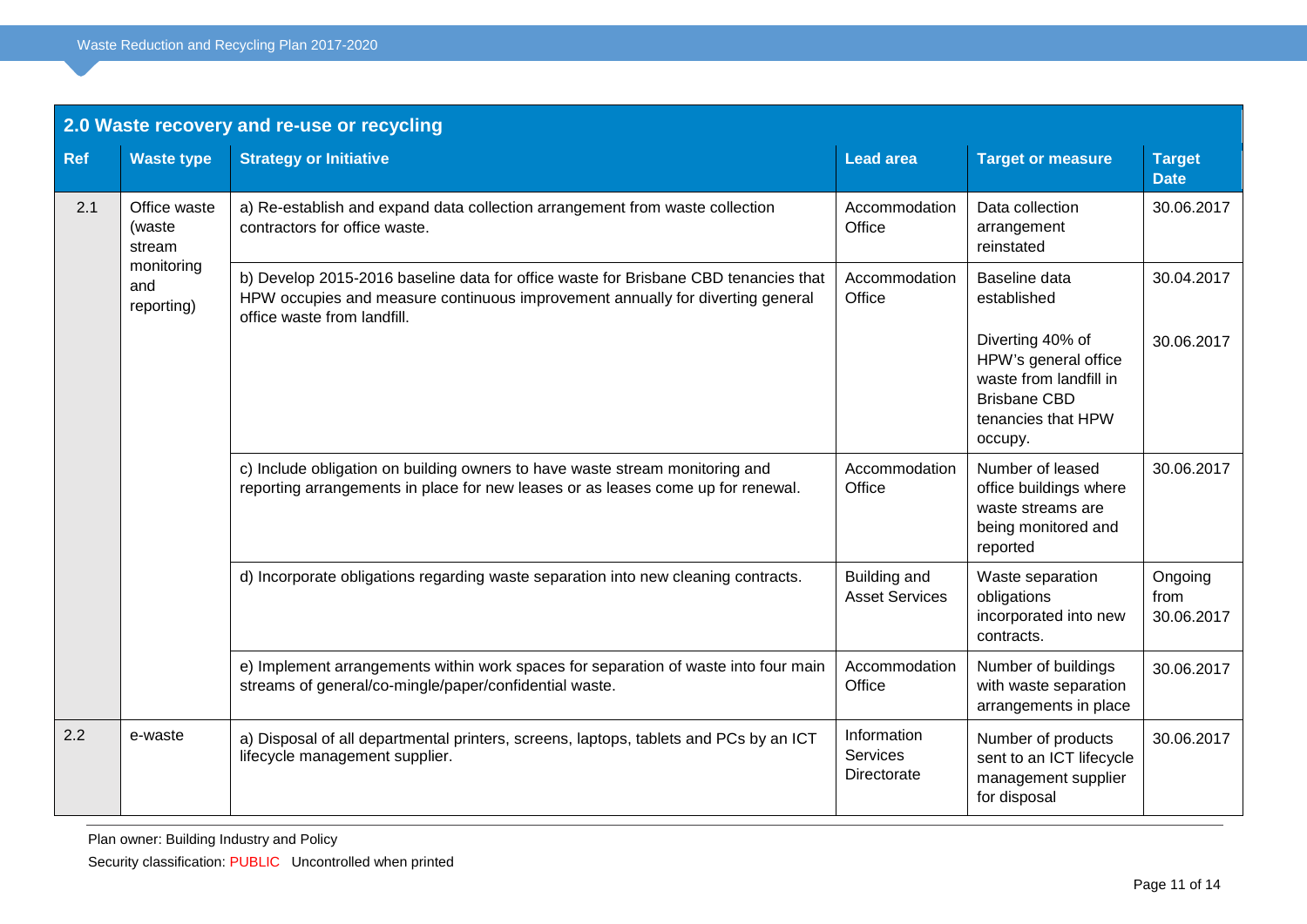| Ref | <b>Waste type</b>                            | <b>Strategy or Initiative</b>                                                                                                                                                                                                                                       | <b>Lead area</b>                               | <b>Target or measure</b>                                                                                    | Target<br><b>Date</b> |
|-----|----------------------------------------------|---------------------------------------------------------------------------------------------------------------------------------------------------------------------------------------------------------------------------------------------------------------------|------------------------------------------------|-------------------------------------------------------------------------------------------------------------|-----------------------|
| 2.3 | Motor<br>vehicle fleet<br>waste<br>materials | a) Establish new whole-of-Government Tyre and Associated Services Standing Offer<br>Arrangement (SOA).                                                                                                                                                              | QFleet                                         | <b>Standing Offer</b><br>Arrangement<br>established                                                         | 30.06.2017            |
|     |                                              | Utilise tyre suppliers from this SOA, which ensures that all contracted tyre suppliers<br>are active members of <i>Tyre Stewardship Australia</i> . This scheme discourages the<br>inappropriate dumping of old tyres as well as encouraging their reuse/recycling. |                                                | Number of SOA<br>participants that are<br>members of Tyre<br>Stewardship Australia                          | 01.07.2017            |
| 2.4 | Emergency<br>and exit light<br>batteries     | a) Participate in Exitcycle, a pilot program for recycling emergency and exit lighting<br>batteries.                                                                                                                                                                | Accommodation<br>Office                        | Number of buildings<br>participating in<br>Exitcycle                                                        | 30.06.2017            |
| 2.5 | Fluorescent<br>tubes/lamps                   | a) Participate in the Fluorocycle scheme, a voluntary national product stewardship<br>scheme for mercury-containing lamps.                                                                                                                                          | Accommodation<br>Office                        | Number of buildings<br>that provide a<br>collection point for<br>fluorescent tubes and<br><b>LED lights</b> | 30.06.2017            |
| 2.6 | Building and<br>construction                 | a) Develop waste recycling strategies for inclusion where appropriate in policies,<br>guidelines or other advisory material relating to government building projects.                                                                                               | <b>Building</b><br>Industry and<br>Policy      | Number of strategies<br>or other advice<br>provided                                                         | 30.06.2018            |
|     |                                              | b) Develop waste recycling strategies for inclusion where appropriate in HPW's<br>operational policies, guidelines and/or other advisory material relating to government<br>building projects.                                                                      | <b>Public Works</b><br>and Asset<br>Management | Number of strategies<br>or other advice<br>provided                                                         | 30.06.2018            |
| 2.7 | Office<br>Furniture                          | a) Develop a whole-of-government strategy to collect, store, re-assign, re-purpose<br>and re-cycle surplus office furniture from office fit-out projects managed by<br>Accommodation Office.                                                                        | Accommodation<br>Office                        | 75% of furniture<br>diverted from landfill<br>for each fit-out project                                      | 30.6.2018             |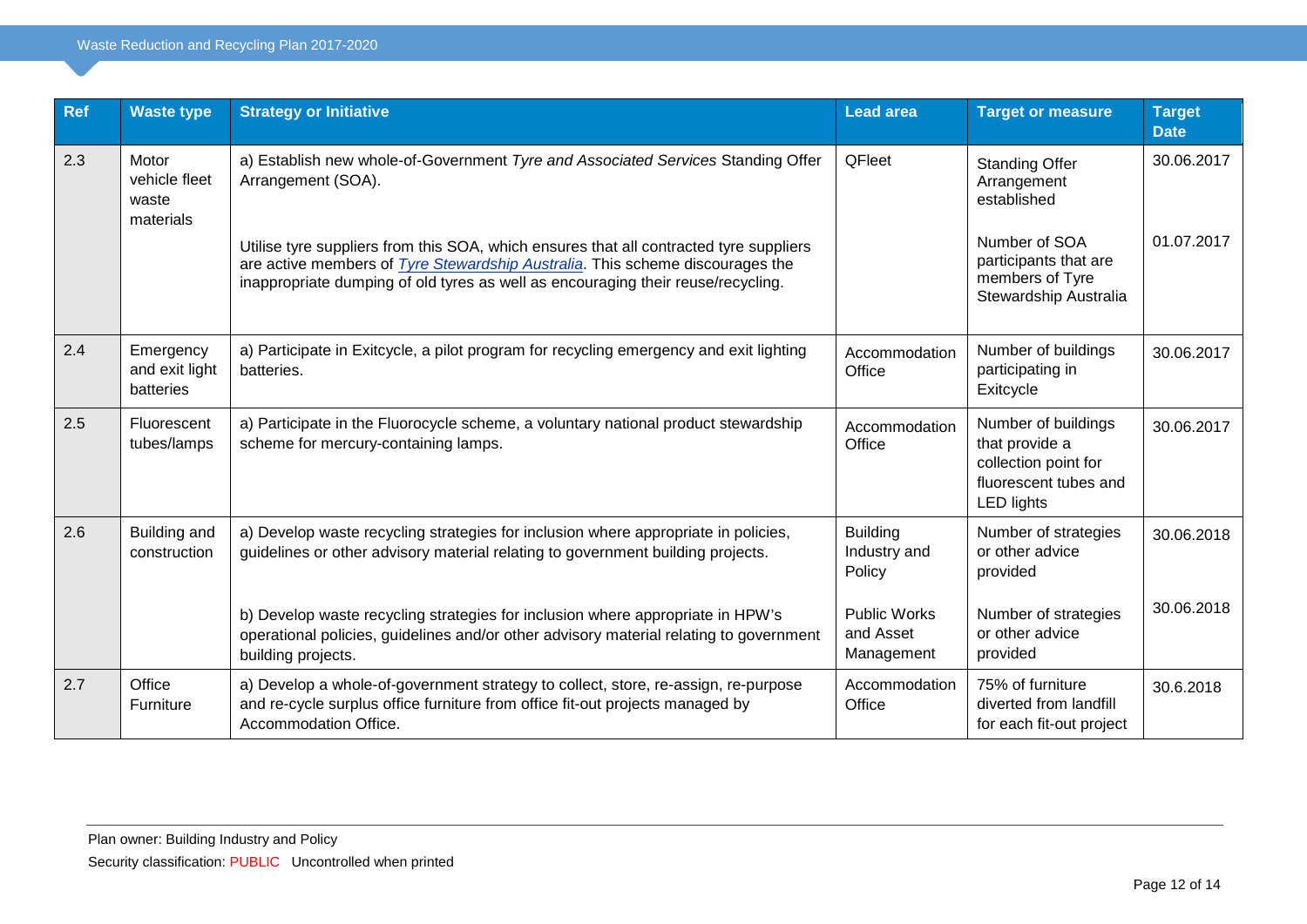| 3.0 Increased use of recycled materials |                      |                                                                              |                                           |                           |                    |  |
|-----------------------------------------|----------------------|------------------------------------------------------------------------------|-------------------------------------------|---------------------------|--------------------|--|
| <b>Ref</b>                              | Recycled<br>material | <b>Strategy or Initiative</b>                                                | <b>Lead area</b>                          | <b>Target or measure</b>  | <b>Target date</b> |  |
| 3.1                                     | Copy paper           | a) Investigate the feasibility of increasing the use of recycled copy paper. | <b>Building</b><br>Industry and<br>Policy | Investigation<br>complete | 30.06.2017         |  |